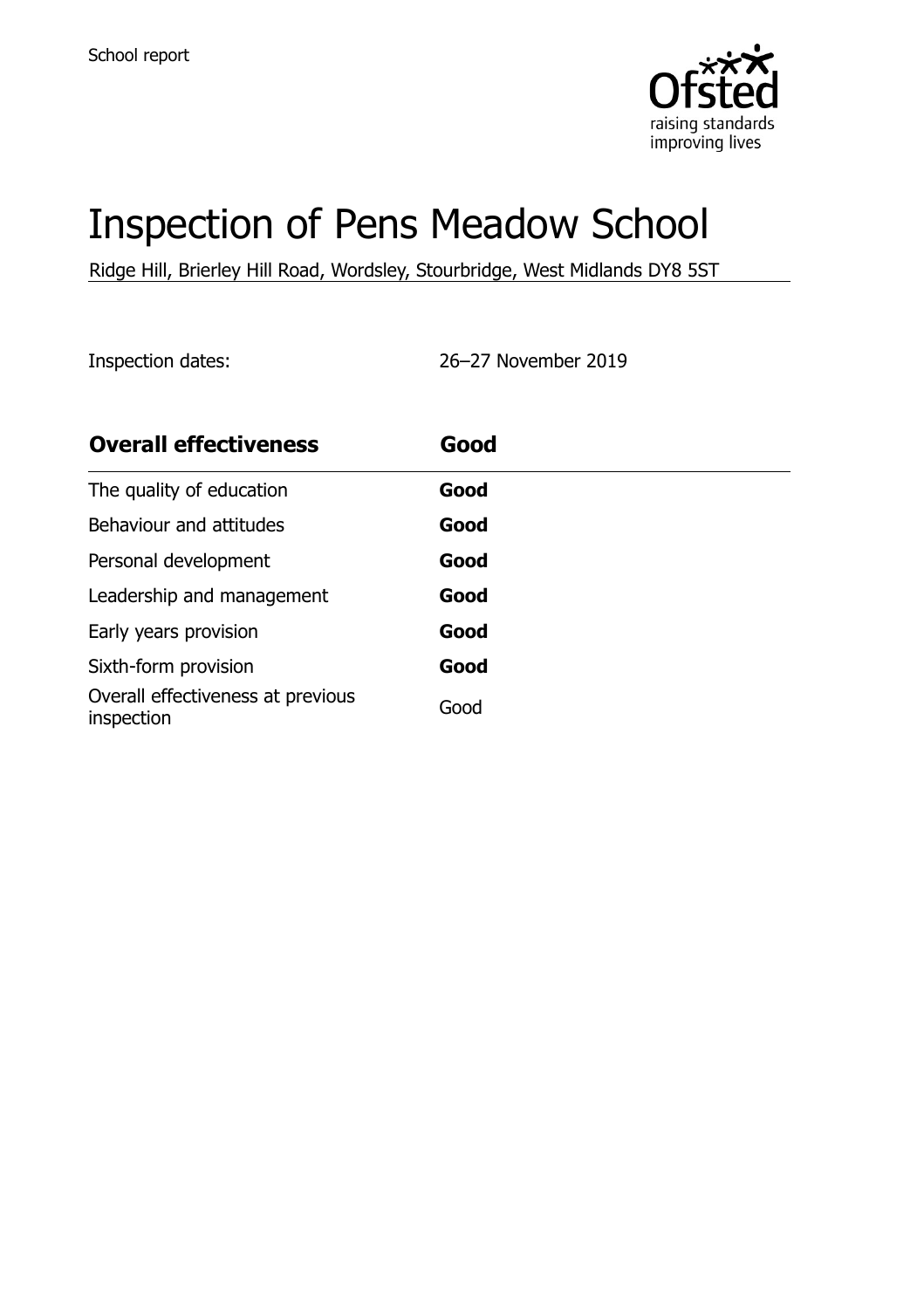

## **What is it like to attend this school?**

Pupils flourish at this school. Their individual special educational needs and/or disabilities, which are often complex, are well met. High-quality support means that the small steps pupils make are often huge achievements. Staff have a deep understanding of each pupil's specific needs. Their expectations of pupils are high, yet achievable. Pupils show eagerness to learn because activities are fun and appealing. Pupils are particularly successful in gaining functional communication skills. This helps them to succeed in tasks and grow in independence. Pupils show a genuine desire to be at school.

The level of care for pupils is exceptional. They are kept safe. They know that they have many reliable and caring adults in school to help them. Pupils behave very well and do not disrupt the learning of others. They learn the importance of controlling and taking responsibility for their actions. In the rare event that bullying occurs, staff sort it out quickly and effectively. There is an ever-present vibe of positivity that flows throughout the school. This is a really happy place for pupils. The personal care that they receive helps them to thrive and succeed.

#### **What does the school do well and what does it need to do better?**

The headteacher leads the school with passion and determination. She communicates clearly that children are what matter most at Pens Meadow. Everything staff do is about helping pupils to realise their potential. Staff know precisely the individualised support that each pupil requires. Teaching is personalised. This enables pupils to overcome barriers to learning and achieve well. Leaders maintain a focus on the goals set out in pupils' education, health and care (EHC) plans. This means that teachers focus on the things that matter in order to help pupils gain independence.

The curriculum ensures that pupils access a range of worthwhile learning experiences. It provides them with the essential skills to communicate. In post-16 provision, it equips students with knowledge to help them manage beyond school. Teachers select curriculum content to reflect the interests and needs of pupils. This motivates pupils because learning is relevant and engaging. Teachers help pupils make the connection between learning and its application to the real world.

Through targeted support, teachers address gaps in pupils' understanding. Pupils and students develop their skills and knowledge well over time. They build on what they have learned before. Senior leaders take the lion's share of the work related to leading the curriculum. This means that sometimes improvement does not happen as quickly as it could. Most of the curriculum is organised well so that pupils can revisit and practise key skills, but occasionally the order of learning lacks a logical sequence. Additionally, what staff want pupils to know by the end of a series of lessons is not clearly defined.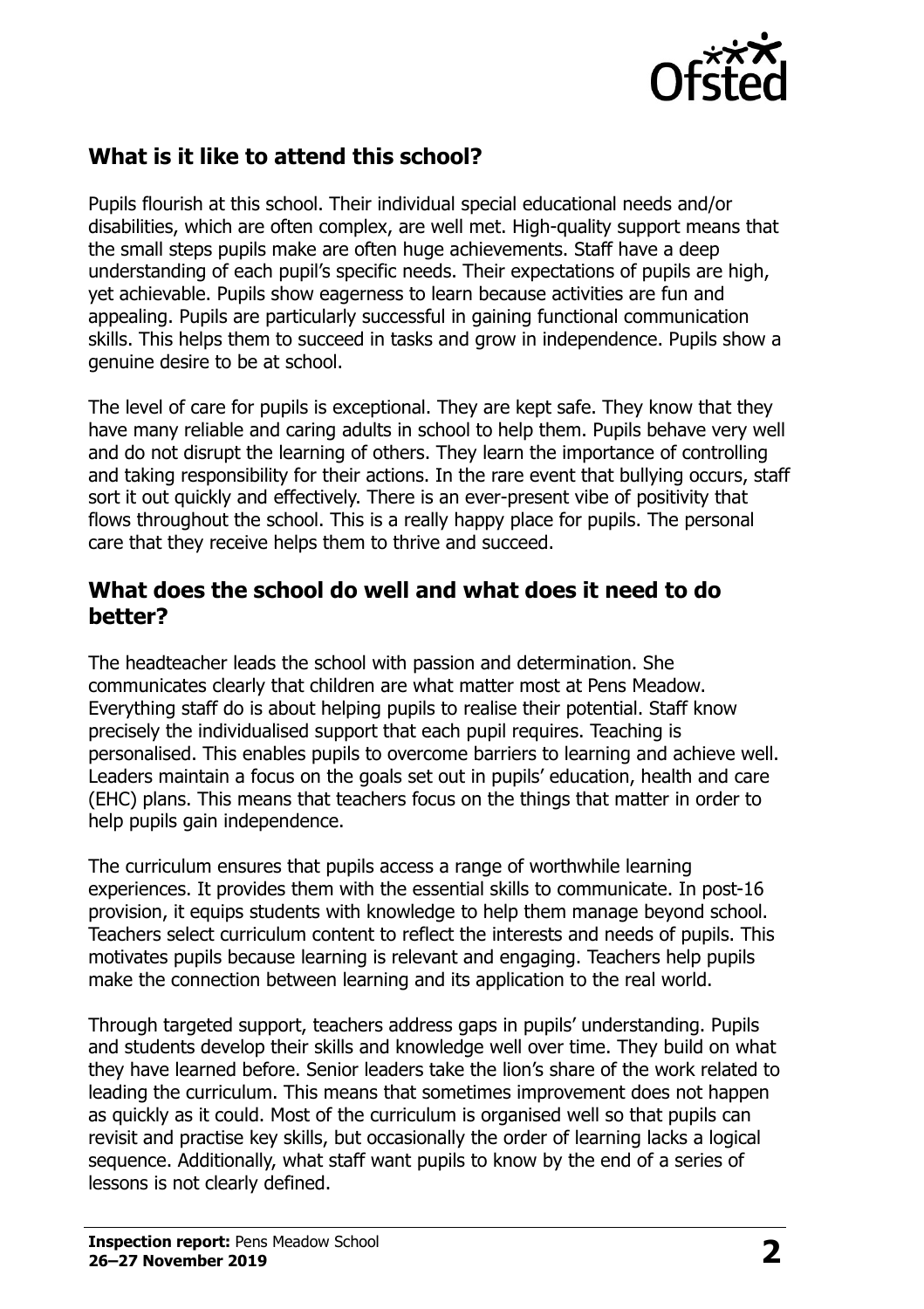

Communication is a cornerstone of the school. It is embedded into everything that pupils do. They use symbols or signing, eye pointing and gesture to communicate feelings, choices and requests. Leaders prioritise pupils' early reading development. Where appropriate, teachers help pupils gain good phonics knowledge so that they can read independently. However, more could be done to promote reading for pleasure. Some classroom reading areas look tired and do not encourage excitement about reading.

Children in the early years enjoy the same good-quality provision as the rest of the school. Staff introduce children to a range of books. These include traditional stories like Little Red Riding Hood. Children show curiosity in tasks and enjoyment in their learning. They get involved in cultural events such as Diwali celebrations. This gives children a sense of the richness of our society. They take part in community visits where they put into practice skills learned.

Students in post-16 provision are well prepared for the next stage of their education, training or employment. They receive practical careers guidance and advice. Their weekly timetable is structured so they get a taste of the world of work. Everything is geared towards them building independence. For example, students undertake travel training. They work towards and complete practical qualifications.

There is a calm, purposeful learning environment around the school. Pupils' behaviour in classrooms is good. On arrival in the morning, staff are welcoming. They create a positive start that sets the tone for the day. Staff establish routines for pupils. This is especially helpful for children in the early years. Pupils know the rules and how to keep themselves safe in school. The family outreach team works particularly well to support pupils' personal development. Staff work effectively to maintain high levels of pupils' attendance.

Pupils learn about the importance of respecting others. In religious education, pupils find out about people who have a faith and those who do not. They experience a variety of cultural experiences. This includes outward bound residential trips and visits to the theatre. A small proportion of pupils benefit from attending the weekly after-school club.

Leaders have created a strong sense of community. There is regular sharing of information between home and school about how well pupils are getting on. Most parents value the work of the school. Governors play an active part in the life of the school. They work alongside leaders to shape the school's future.

### **Safeguarding**

The arrangements for safeguarding are effective.

All staff pay close attention to pupils' safety and well-being. Leaders make sure that staff have a good knowledge of pupils' welfare. They follow up any concerns quickly. Staff's record-keeping is thorough. Leaders make sure all the right checks are done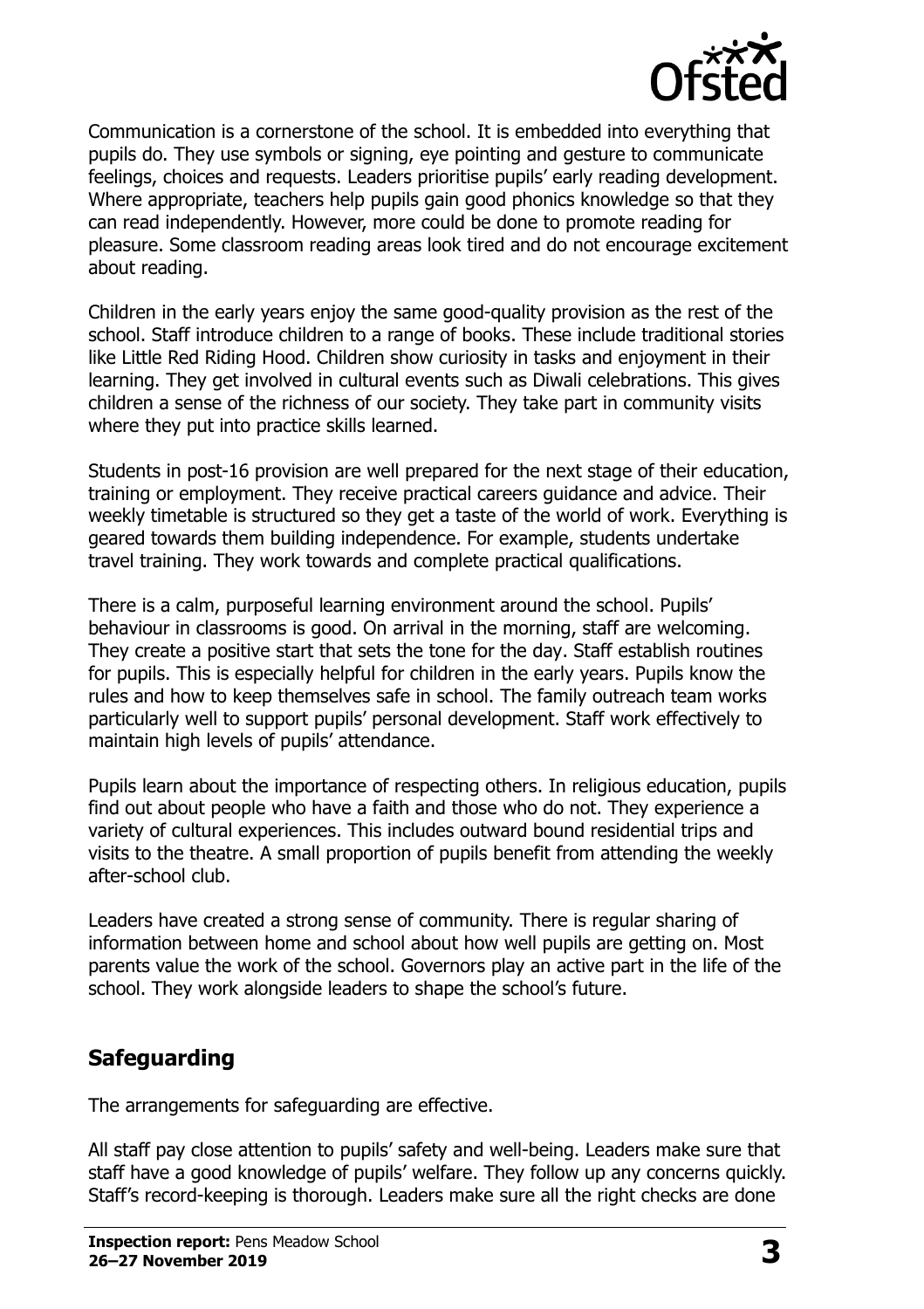

on new staff. This helps to prevent unsuitable people from working with children. The school works in partnership with a range of other professionals and services. This helps to provide children and families with the support they need. Staff teach pupils about keeping safe through assemblies and the curriculum. For example, they learn about healthy and unhealthy relationships.

## **What does the school need to do to improve?**

# **(Information for the school and appropriate authority)**

- Sometimes, teachers' long-term plans do not set out with sufficient clarity the knowledge pupils are expected to gain by the end of a stage. This means that there can be some variability in what content pupils cover. Also, teachers do not always think carefully enough about the order of learning. When this happens, pupils do not make the best possible progress. Leaders need to make refinements to curriculum plans to ensure the best logical sequences to learning. They need to make sure that they clearly define what they want pupils to know and do at the end of a series of lessons.
- Most curriculum development work is done by the headteacher and deputy. However, they do not have an infinite amount of capacity. There are other skilled leaders ready to take on this work. To increase the rate of positive curriculum change, senior leaders need to share the work more widely and make sure that potential subject leaders have the expertise to fulfil their roles and responsibilities successfully. At present, senior leaders are working hard to prepare new leaders for greater responsibility.
- Reading environments around school vary from class to class. Sometimes they can be quite dull and do not inspire pupils to read for pleasure. Leaders need to support teachers to improve their reading areas and make reading exciting.

# **How can I feed back my views?**

You can use [Ofsted Parent View](http://parentview.ofsted.gov.uk/) to give Ofsted your opinion on your child's school, or to find out what other parents and carers think. We use Ofsted Parent View information when deciding which schools to inspect, when to inspect them and as part of their inspection.

The Department for Education has further quidance on how to complain about a school.

If you're not happy with the inspection or the report, you can [complain to Ofsted.](http://www.gov.uk/complain-ofsted-report)

# **Further information**

You can search for [published performance information](http://www.compare-school-performance.service.gov.uk/) about the school.

In the report, '[disadvantaged pupils](http://www.gov.uk/guidance/pupil-premium-information-for-schools-and-alternative-provision-settings)' refers to those pupils who attract government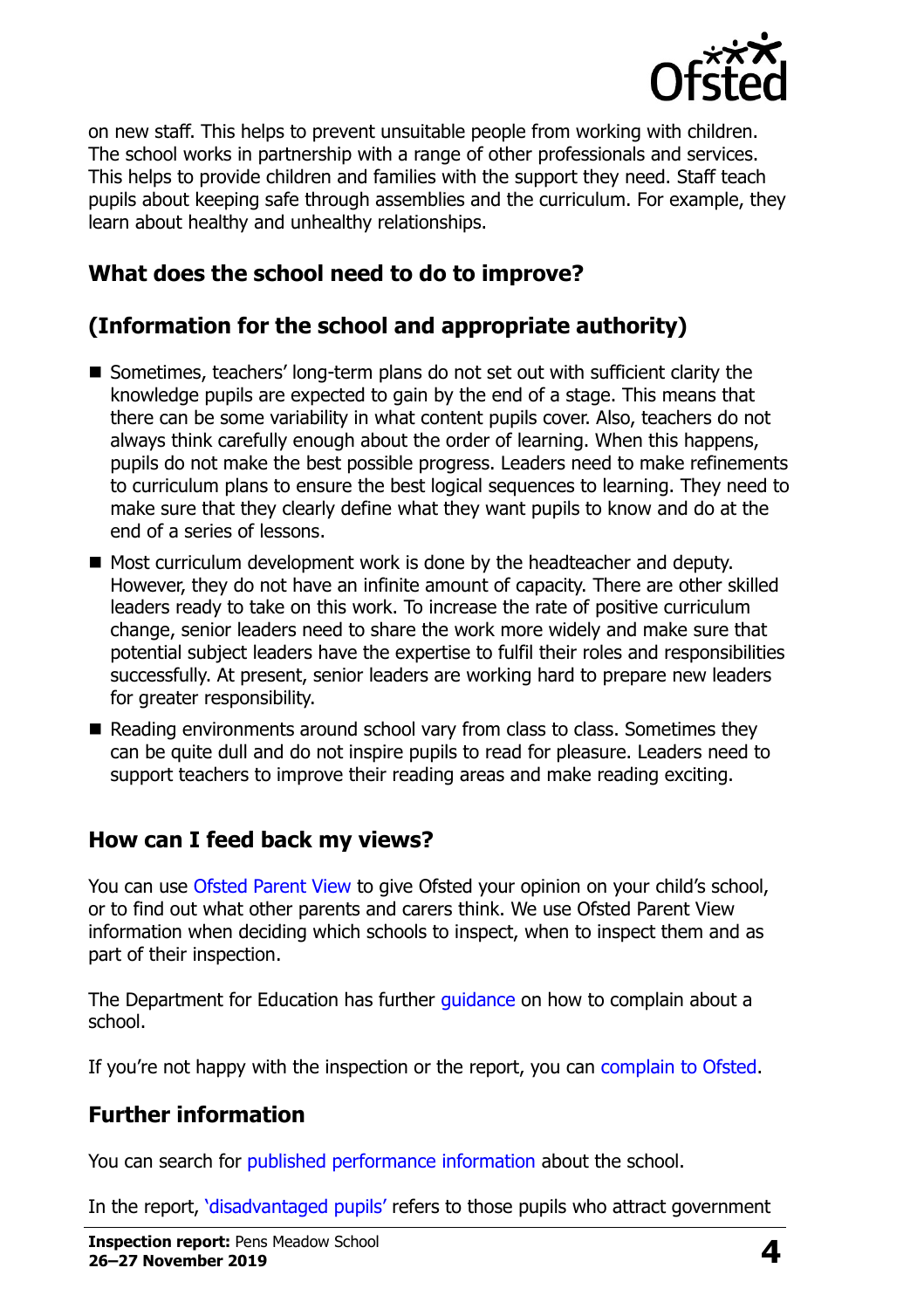

pupil premium funding: pupils claiming free school meals at any point in the last six years and pupils in care or who left care through adoption or another formal route.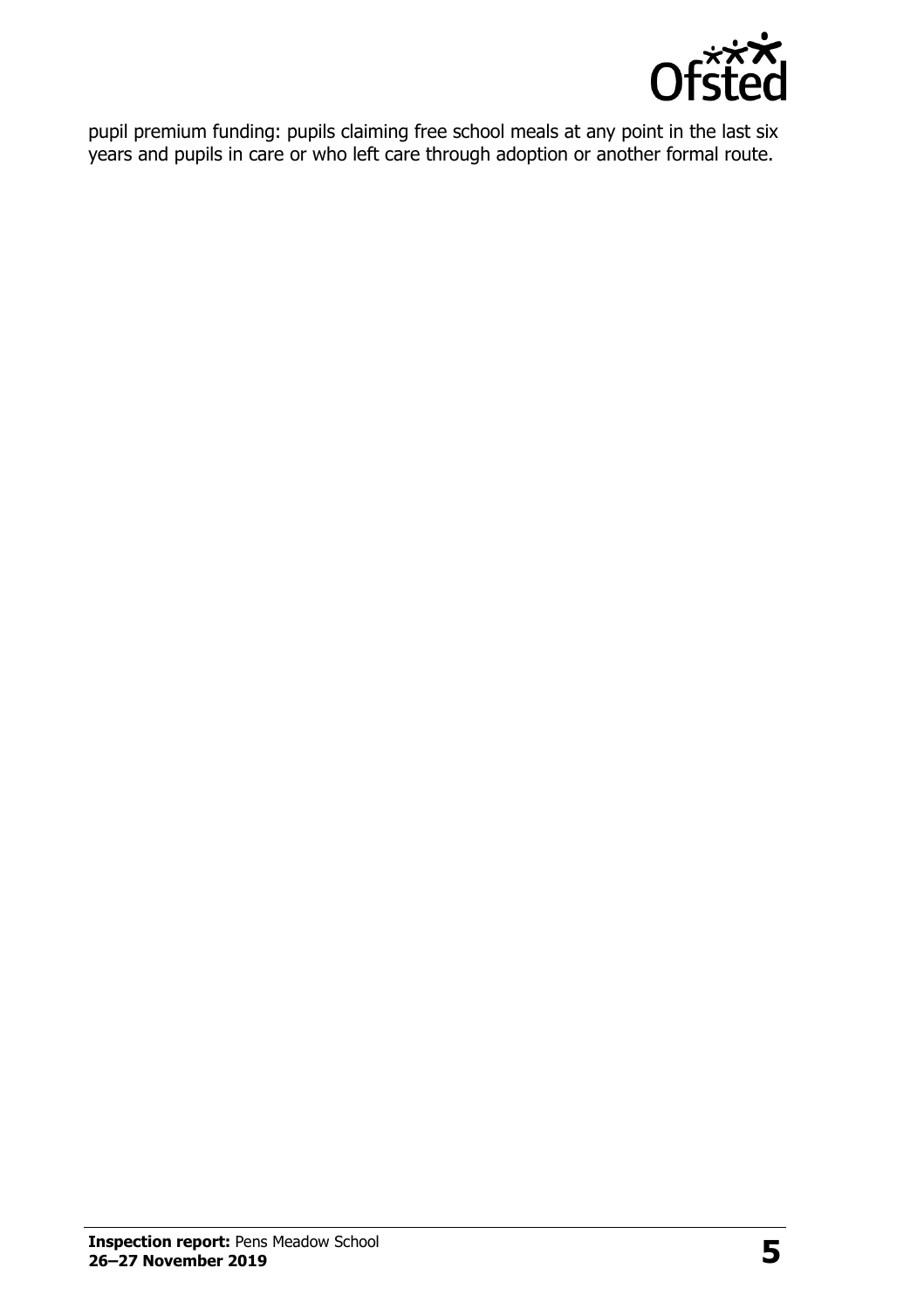

## **School details**

| Unique reference number                            | 103883                        |
|----------------------------------------------------|-------------------------------|
| <b>Local authority</b>                             | Dudley                        |
| <b>Inspection number</b>                           | 10058496                      |
| <b>Type of school</b>                              | <b>Special</b>                |
| <b>School category</b>                             | Community                     |
| Age range of pupils                                | 3 to 19                       |
| <b>Gender of pupils</b>                            | Mixed                         |
| <b>Gender of pupils in sixth-form</b><br>provision | Mixed                         |
| Number of pupils on the school roll                | 109                           |
| Of which, number on roll in the<br>sixth form      | 38                            |
| <b>Appropriate authority</b>                       | The governing body            |
| <b>Chair of governing body</b>                     | Paul Leyshon                  |
| <b>Headteacher</b>                                 | Marie Hunter                  |
| Website                                            | www.pens-meadow.dudley.sch.uk |
| Date of previous inspection                        | 24 January 2018               |

### **Information about this school**

- The school caters for pupils with severe learning difficulties and profound and multiple-learning difficulties. Many pupils also have an autism spectrum disorder. All pupils have an EHC plan. A significant number of pupils have complex needs.
- The school does not use any alternative provision.
- $\blacksquare$  The school has a separate site a few miles away, where the post-16 provision is located.
- The school does not have a religious ethos.

### **Information about this inspection**

We carried out this inspection under section 5 of the Education Act 2005.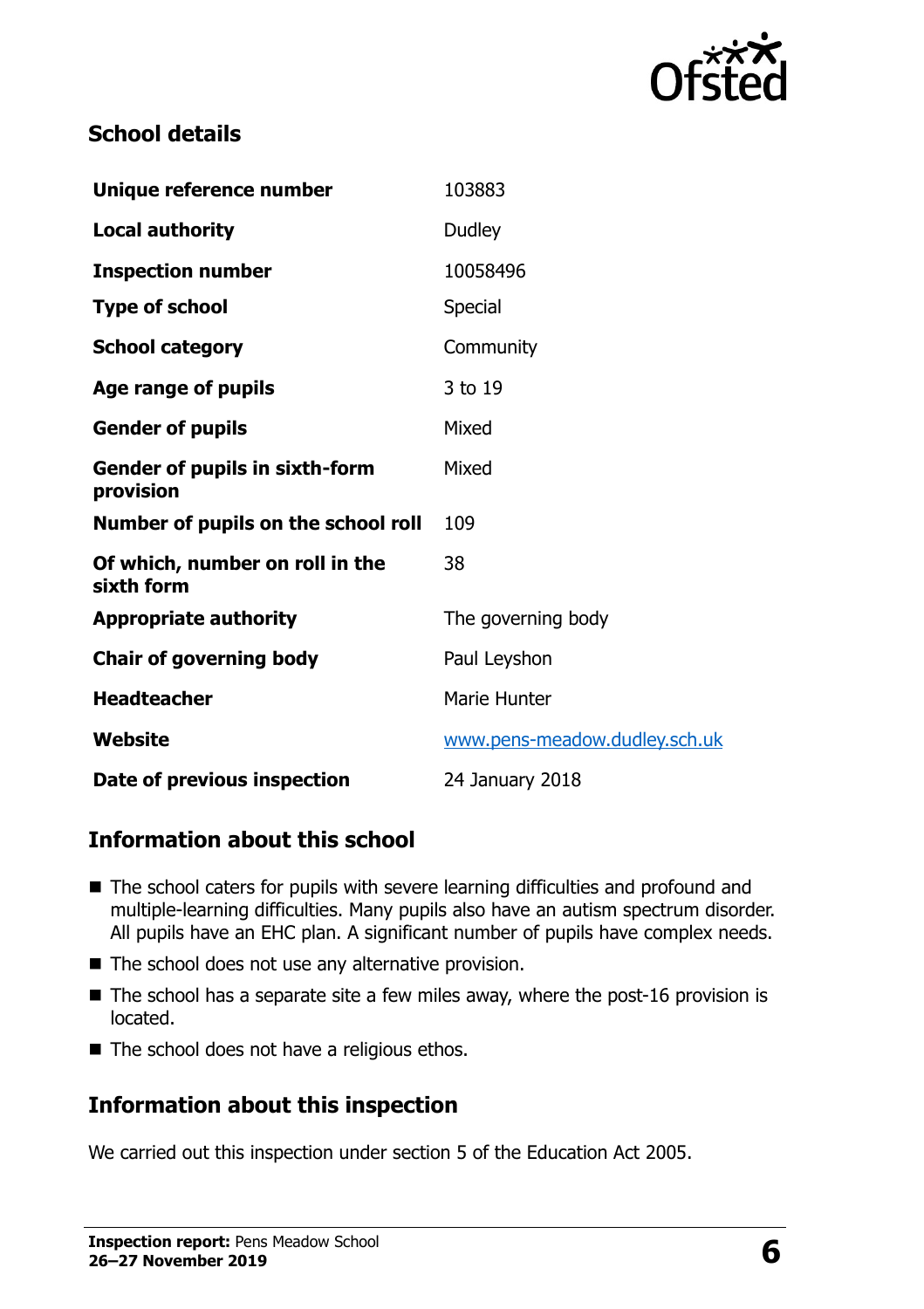

- Inspectors met with the headteacher, deputy headteacher and phase leaders. Inspectors also met with members of the governing body, including the chair. An inspector held a telephone conversation with a representative of the local authority.
- Curriculum areas considered as part of this inspection were communication, physical development, personal, social, health and economic (PSHE) education, and mathematics. The deep dive involved inspectors carrying out lesson visits to see these curriculum areas being taught and looking at pupils' work. Inspectors communicated with pupils about their learning. They spoke to teachers and other staff who taught these curriculum areas. Inspectors listened to pupils read.
- Inspectors examined the school's safeguarding arrangements by reviewing safeguarding records, checking the safety of the school site, talking to staff and pupils about how they keep safe and checking the school's record of staff appointment checks. An inspector met with the school's designated safeguarding lead.
- Inspectors considered 29 responses to Ofsted's staff survey. There were no responses to the Ofsted pupils' survey. There were 14 responses on parents' views from Ofsted Parent View and 13 free-text comments. An inspector met with a group of parents.

### **Inspection team**

| Tim Hill, lead inspector | Her Majesty's Inspector |
|--------------------------|-------------------------|
| Chris Field              | Ofsted Inspector        |
| Tonya Hill               | Ofsted Inspector        |